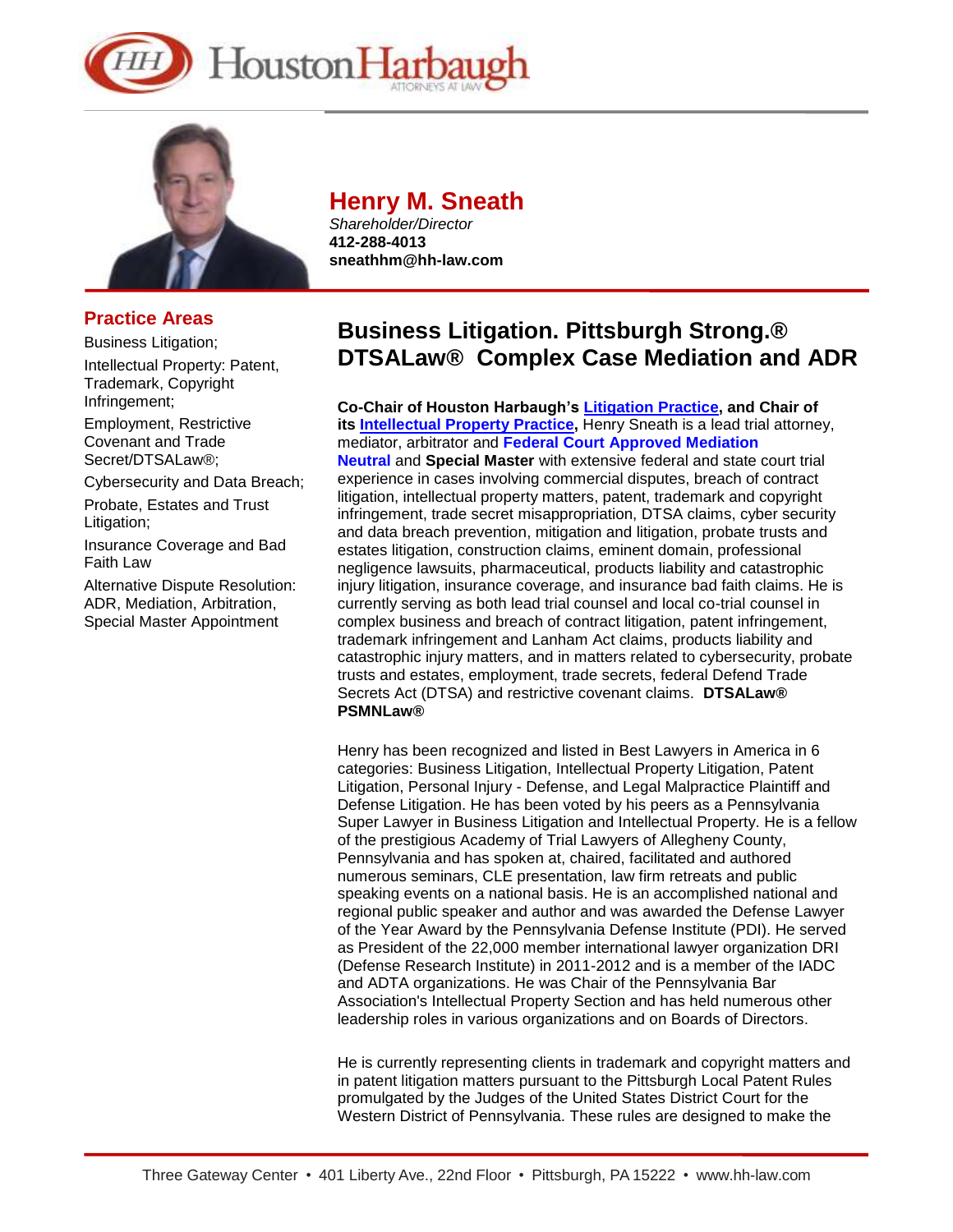

Pennsylvania Western District a forum of choice for patent infringement and invalidation actions. He is also prepared to assist out-of-state law firms and their clients with the intricacies of these Local Patent Rules which provide a procedural mechanism for accelerated case disposition, and numerous changes to the processes of Federal Rule 26 disclosure, claim construction, use of experts and infringement and invalidation contention disclosure. Mr. Sneath is also currently lead counsel in patent infringement litigation outside of Pennsylvania.

He has tried over 95 cases to jury and non-jury verdict in Federal and State Court jurisdictions and has helped clients resolve disputes through a variety of Alternative Dispute Resolution Procedures. He is serving now as a Federal Court Special Master and mediator in large patent infringement litigation and has received certification in complex case and public policy mediation and facilitation from the Harvard Law School Program on Negotiation (PON) taught by some of the country's leading academicians on ADR at Harvard, MIT and Tufts University. He is also certified by the United States District Court for the Western District of Pennsylvania (USDC WDPA) for their approved ADR panel of neutrals to handle mediations, Arbitrations, Early Neutral Evaluations (ENE) and Special Master appointments in business litigation, intellectual property including patent matters, insurance, employment, trade secrets and catastrophic injury cases. **[See court ADR link here](https://www2.pawd.uscourts.gov/Applications/pawd_adr/Pages/ListPerson.cfm)**. Henry also serves as an Adjunct Professor of Law at Duquesne University School of Law teaching 2 courses: Trade Secret Law and the Law of Trademarks and Unfair Competition. He has devoted Pro Bono time to the representation of battered women in Protection from Abuse hearings and trials and is active in his Church and community. He can be found

on **[Twitter](https://twitter.com/HenryMSneath)** @HenryMSneath and on **[LinkedIn](https://www.linkedin.com/in/henrysneath/)**. He also hosts, edits and writes an Intellectual Property and Technology Blog and Podcasts for Houston Harbaugh at **[www.pitiptechblog.com](http://www.pitiptechblog.com/)**

**DTSALaw®, PSMN®, PSMNLaw® and Business Litigation. Pittsburgh Strong.® are federally registered trademarks of Houston Harbaugh, P.C.**

#### **Bar Admissions**

- Commonwealth of Pennsylvania
- U.S. District Court for the Western District of Pennsylvania
- U.S. District Court for the Middle District of Pennsylvania
- U.S. District Court for the Eastern District of Pennsylvania
- U.S. District Court for the Eastern District of Tennessee
- U.S. Court of Appeals for the Third Circuit

#### **Education**

- Duquesne University School of Law, J.D.
- Hamilton College, B.A. *Double major in English and Economics; minor in Rhetoric. Commencement speaker and winner of numerous public speaking awards and honors.*

#### **Awards/Recognition**

• Best Lawyers in America® Commercial Litigation, Intellectual Property Litigation, Patent Litigation, Legal Malpractice Litigation, Personal Injury Defense Litigation

#### **Henry M. Sneath**

*Shareholder/ Director* **412-288-4013 sneathhm@hh-law.com**

*page 2*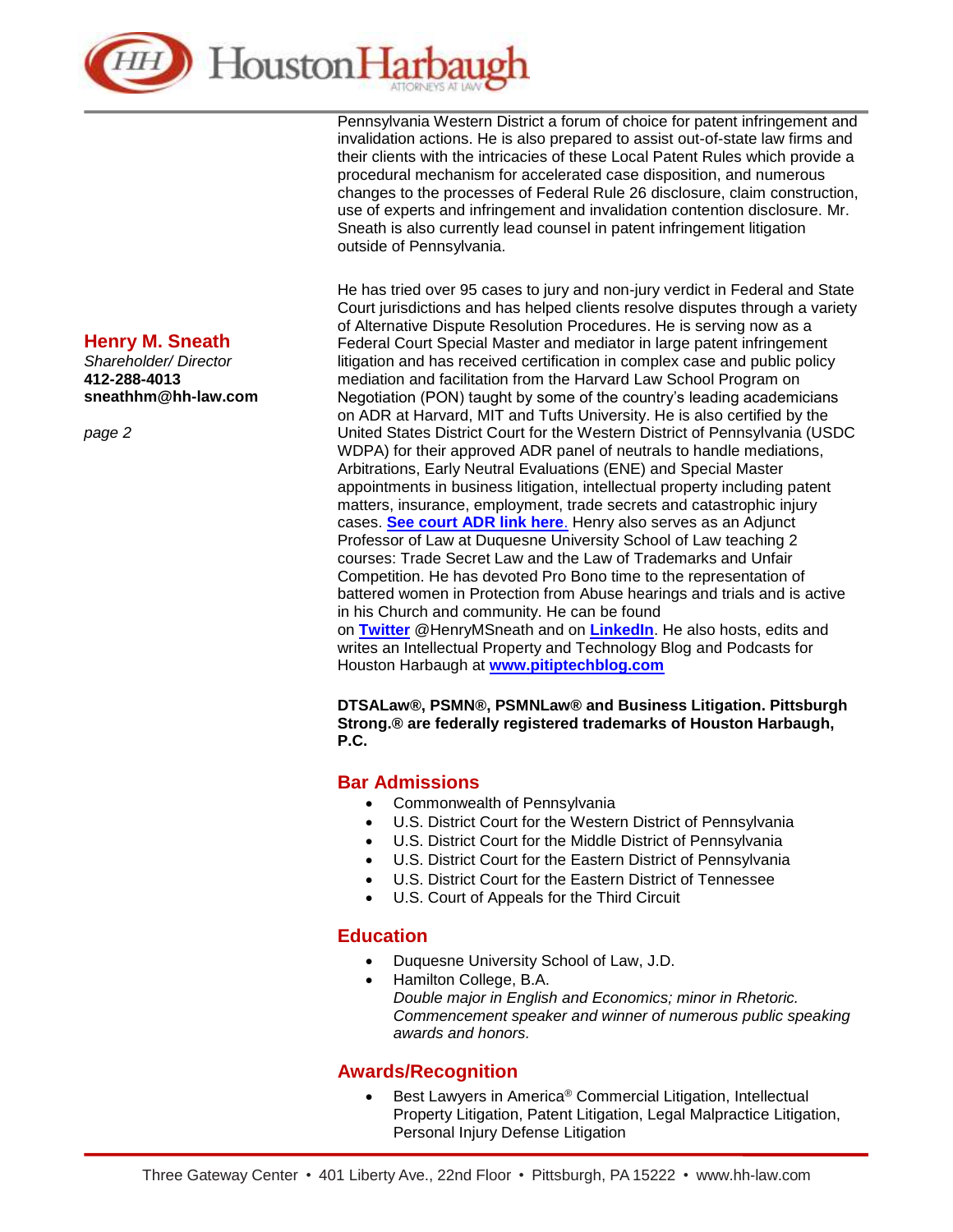

- Pennsylvania Super Lawyers, Business and Intellectual Property **Litigation**
- Pennsylvania Super Lawyers, 2005-2018
- Top 50 Pittsburgh Super Lawyers, 2014, 2015
- AV Preeminent® Rated, Martindale-Hubbell Peer Review Rating System
- Fellow, Academy of Trial Lawyers of Allegheny County
- 10/10 "Superb" Rating, AVVO
- Most Outstanding Committee Chair Award, Defense Research Institute
- Pennsylvania Defense Lawyer of the Year Award, 2012
- Most Outstanding Public Speaker, Clark Prize

### **Professional Affiliations**

- Pennsylvania Defense Institute (PDI) Statewide organization whose membership is open to all whose practice is devoted, at least in part, to representation of insurance carriers. Awarded the 2012 "Defense Lawyer of the Year Award" by PDI.
- Lawyers For Civil Justice Member, Board of Directors; Law firm corporate member and firm representative for this national organization of corporate counsel and defense lawyers supporting civil justice reform.
- Selected National Seminar Participation Speaker 2015 USLAW NETWORK National Client Exchange presentation on "Cybersecurity, Data Breach and Trade Secret Protection and Litigation"; Speaker, 2014 USLAW NETWORK Corporate Conference on "Non-Compete Agreements and Trade Secret Litigation"; Speaker, 2012 DRI Business Litigation and Intellectual Property Seminar on "Presenting Business Valuation and IP Damages at Trial"; Speaker, 2008 DRI Annual Meeting; Speaker, 2006 DRI Intellectual Property Seminar (Miami, Fla.) "Unfair Competition Claims in IP Cases"; Speaker, 2004 DRI Intellectual Property Seminar (San Diego), "Recent Copyright Developments and Cases"; 2000 and 2001 DRI Technology Litigation Seminars (Chicago) "Business Method Patents" and "Internet Copyright, Trade Secrets and Trademark" issues.
- Selected DRI Activity Chair 2007 DRI Annual Meeting; Program Chair 2002 DRI Commercial Litigation Committee Seminar (Phoenix, AZ.): "Intellectual Property" and 1999 DRI Seminar (New York City): "Business Litigation: Representing the Financial Services and Insurance Industries." Member of "Commercial Litigation," "Insurance Law," "Product Liability", "Life, Health and Disability Insurance" and "Diversity" Committees; Chair- Elect 2018 DRI Corporate Counsel Roundtable
- International Association of Defense Counsel (IADC) Member, Business Litigation Committee.
- American Bar Association (ABA) Member, Intellectual Property, Business Law and Tort/Insurance Practice Sections.
- Pennsylvania Bar Association (PBA), Allegheny County Bar Association (ACBA) - Member, Civil Litigation, Intellectual Property, Construction and Federal Court Sections.
- Pennsylvania Bar Association: Past Editor in Chief, "PBA Civil Litigation Update" and contributing author of "Pennsylvania Federal Business Decisions."
- Pennsylvania Bar Association (PBA): 2009 -2010 Chair,

## **Henry M. Sneath**

*Shareholder/Director* **412-288-4013 sneathhm@hh-law.com**

*page 3*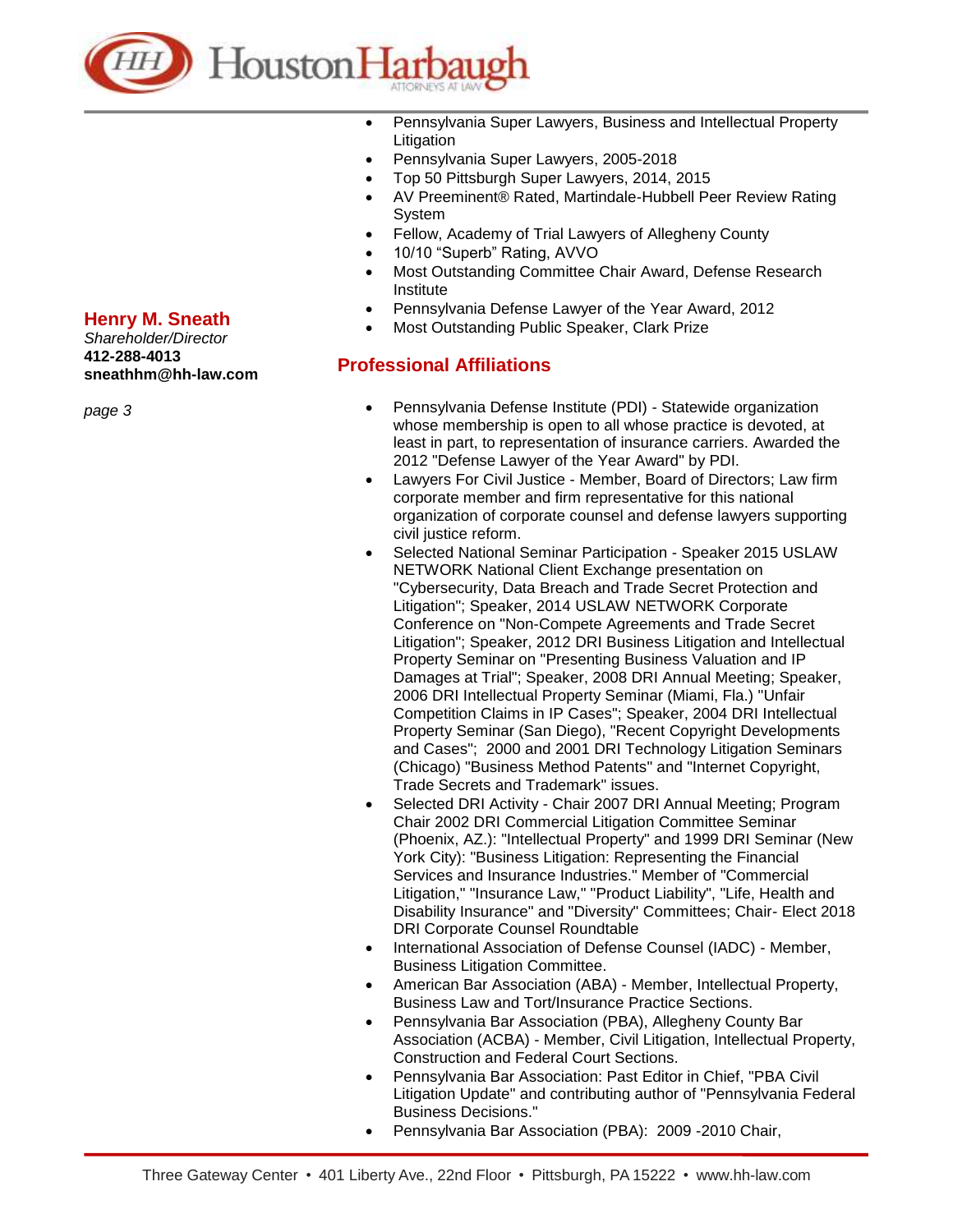

#### Intellectual Property Section

- Federal Bar Association; Member, Pittsburgh Chapter
- American and Pittsburgh Intellectual Property Law Associations (AIPLA and PIPLA): Member
- USDC Western District of Pennsylvania "Local Patent Rules Advisory Committee" - Member of committee that advises District Court Judges on Local Patent Rules and drafts rules and proposed amendments thereto.
- Master Member of the Q. Todd Dickinson Intellectual Property American Inn of Court headquartered in The United States District Court for the Western District of Pennsylvania.
- Fellow Academy of Trial Lawyers for Allegheny County, Pa.
- Member, American Bar Association (Intellectual Property, Business Law, and Tort/Insurance Practice Sections)
- Member, Pennsylvania Bar Association (Civil Litigation Section)
- Past Chair, Intellectual Property Section, Pennsylvania Bar Association
- Member, Allegheny County Bar Association (Civil Litigation, Construction Law, and Federal Court Sections)
- Member, Pittsburgh Intellectual Property Law Association
- Member, American Intellectual Property Law Association
- Past President and Former National Member, Board of Directors, Defense Research Institute
- Member, Commercial Litigation and Intellectual Property Committees, Defense Research Institute
- Member, Business Litigation Committee, International Association of Defense Counsel
- Member, The Federalist Society, Pittsburgh Lawyers Division
- Member, Lawyers for Civil Justice

### **Business and IP Litigation Representative Cases**

- Rice Drilling B, LLC (Rice Energy LP Now EQT) v. International assets advisory, LLC et al. Represented Rice in filing and prosecuting declaratory judgment action against various financial brokers relating to high level venture funding of Rice and claimed brokerage fees
- Represented Amazon Store Sellers in defending claims of unfair competition, patent infringement, trademark infringement and counterfeiting in Federal District Court.
- University of Pittsburgh v. [Redacted due to confidentiality] Medical Systems, Inc. Federal District Court (Pittsburgh, Pa.) Represented Defendant, a Silicon Valley manufacturer of large medical radiation delivery devices, for several years against claims of patent infringement and in support of claims of patent invalidity and tried three one week, "single issue" jury trials in four months in front of the same Judge and Jury. Following Appeal to the United States Court of Appeals for the Federal Circuit, the matter was confidentially settled. It was one of the largest patent cases ever tried in the USDC for the WDPA (Pittsburgh)
- *CNX Gas Corporation v. CDX Gas LLC – Federal District Court*  (Pittsburgh, Pa.) – Defended gas exploration company CDX against declaratory judgment claims that sought to invalidate their patents and brought counterclaims of patent infringement against Plaintiff

## **Henry M. Sneath**

*Shareholder/Director* **412-288-4013 sneathhm@hh-law.com**

*page 4*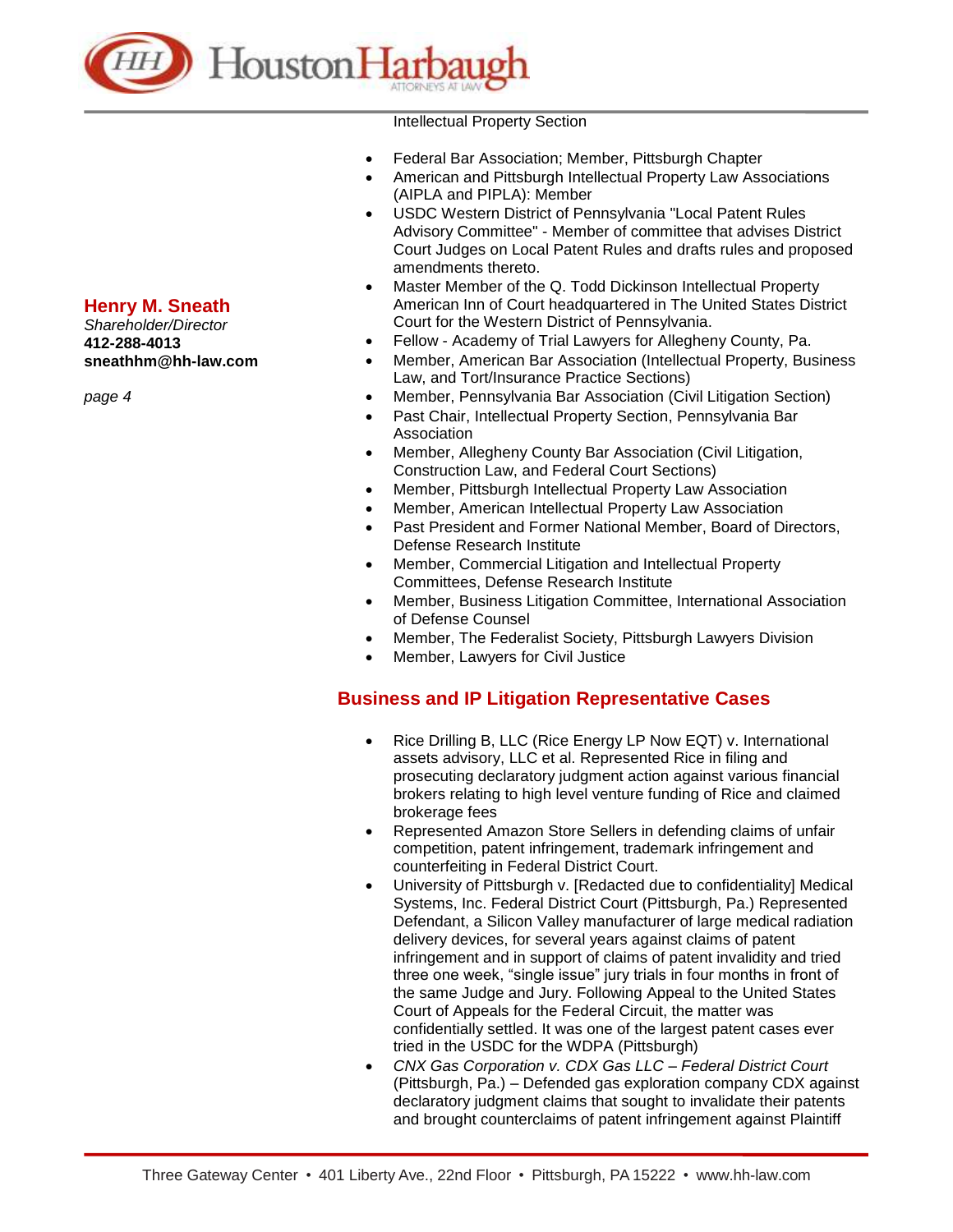

*Shareholder/Director* **412-288-4013 sneathhm@hh-law.com**

*page 5*

CNX. After claim construction and just prior to trial, the parties reach an amicable settlement wherein, inter alia, Plaintiff acknowledged the validity of the subject patents. Additional settlement terms are confidential.

- *MHF Logistical Solutions, Inc. v. ICE Services Group, Inc.* Federal District Court (Pittsburgh, Pa.) Represented Defendant against claims of misappropriation of trade secrets, intentional interference with business relations, breach of contract and equitable injunctive relief. After brief litigation, assisted the parties in reaching an amicable business settlement with no payment of money by client to plaintiff.
- *Modular International, Inc. v. RSA Lighting LLC and Cooper Lighting, Inc.* – Federal District Court (Pittsburgh, Pa.) Represented Plaintiff in bringing patent infringement claims against defendants. After substantial litigation, but prior to claim construction, the parties reached an amicable settlement including a royalty payment to client by defendant.
- *Haynes International, Inc. v. Special Metals Corporation* Federal District Court (Pittsburgh, Pa.) Represented Defendant against claims of trademark infringement and other Lanham Act claims. Prior to trial, the parties reached an amicable settlement the terms of which are confidential.
- *Voice Signal Technologies v. Nuance Communications, Inc.* Federal District Court (Pittsburgh, Pa.) Represented Plaintiff in bringing claims of patent infringement. The lawsuit was settled when the defendant corporation acquired the plaintiff corporation and effectuated a business settlement of the litigation.
- *German Manufacturer v. American Seller of Commercial Light Fixtures (names protected)* Federal District Court (Pittsburgh, Pa.) Defended American seller of sophisticated commercial light fixtures against claims of copyright, trademark and trade dress infringement. Defense was based on lack of confusion in the relevant marketplace and on theory that Plaintiff's copyrights were invalid. A non-monetary business settlement was reached quickly after these defenses were raised and pled.
- *Import/Export Company v. National Department Stores (names protected)* Federal District Court (Pittsburgh, Pa.) Defended a Fortune 500 company against claims of copyright and trademark infringement, trademark dilution, Lanham Act violations and unfair trade practices, by asserting ownership rights to design drawings and 3-dimensional novelty gift items which were manufactured in Asia and purchased by our client for resale in the United States. Following extensive discovery and our filing of a Motion for Summary Judgment, plaintiff voluntarily dismissed all claims.
- *Mitel Corporation and Mitel, Inc. v. Hope Telecom, Inc.* Federal District Court (Pittsburgh, Pa.) Successfully defended and settled claims for damages and injunctive relief brought by designer and manufacturer of networked communications systems and related software against defendant which was alleged to have modified and sold the protected hardware and software. The copyright and trademark claims were brought pursuant to federal statute and common law and plaintiff brought claims pursuant to the Federal Trademark Dilution Act and claims under the Digital Millennium Copyright Act. A complex settlement involving some injunctive relief was obtained with help of mediation provided through the federal courts.
- *Tivi BV . v. U.S. Tech. and Sportstech* Federal District Court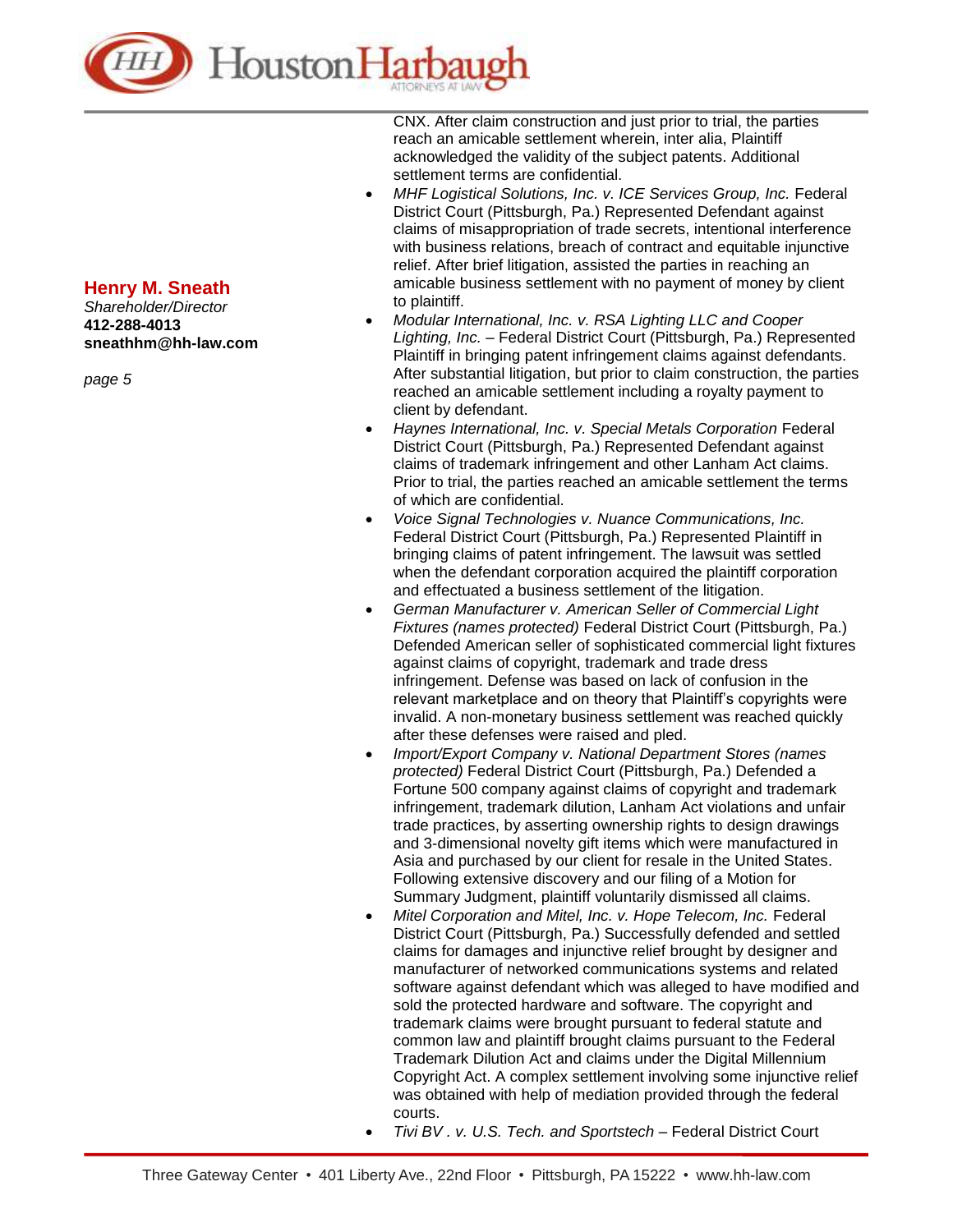

*Shareholder/Director* **412-288-4013 sneathhm@hh-law.com**

*page 6*

(Seattle, Wa.) and Hong Kong – Represented plaintiff, a Dutch Corporation, which owned the exclusive rights and license to the "total image" of one of the world's foremost tennis superstars. Brought claims against defendant for breach of endorsement contracts, unjust enrichment, and various other business torts. This complex commercial case involved international tax and licensing issues, and issues related to a piercing of the defendant's corporate veil. Obtained favorable settlement on behalf of plaintiff with payment of proceeds coming in part, from principals of defendant corporation.

- *American Atlas Corporation v. Allegheny County Industrial Development Authority* – Federal District Court (Pittsburgh, Pa.) Obtained summary judgment on behalf of defendant in multi-million dollar breach of contract and tort action. Plaintiff alleged that it was the successful low bidder on a large environmental remediation and construction project and brought claims against the defendant alleging a failure to award the bid to the lowest responsible bidder. Plaintiff sought \$26 million in compensatory damages and asked for punitive damages. On our motion, summary judgment was obtained on behalf of the defendant and the District Court's ruling was upheld by the United States Circuit Court of Appeals and certiorari to the United States Supreme Court was denied. Handled the prosecution of the underlying claims and with a fellow partner, all appellate claims arising therefrom.
- *Robert B. Witt v. Allegheny Power Systems, Sprint PCS and Bechtel Group, Inc.* – Allegheny County (Pittsburgh, Pa.) Represented defendants in equity action, wherein plaintiff sought both emergency and permanent injunctive relief against defendants for alleged violations of a right-of-way agreement that ran over and across the land owned by the plaintiff. Defendant power company had an easement over plaintiff's property and following brief, but intensive litigation, a creative and low cost settlement was obtained which allowed telecommunications equipment and antennae to be added on to an existing power company transmission line tower.
- *Corporation Information Systems, Inc. t/d/b/a Ciscorp v. Timothy Pribanic* – Allegheny County (Pittsburgh, Pa.) Represented plaintiff in prosecuting claims against defendant for breach of contract including claims for violation of restrictive covenants, non-compete agreements and failure to return privileged and confidential information and documents. Claims were brought at law and in equity. Obtained injunctive and declaratory relief, and a favorable financial settlement on behalf of client.
- *Louis Coccoli, et al. v. Allegheny County Airport Authority* Allegheny County (Pittsburgh, Pa.) Defended three lawsuits filed against large municipal authority, which lawsuits challenged the legality and formation of the defendant Authority and sought emergency and permanent injunctive relief. After filing motions to dismiss and supportive briefs, all claims against our client were withdrawn/dismissed.
- *Large National Retailer v. Design-Build Contractor and Cement Floor Contractors (Names Protected)* - Schuylkill County (Hazleton, Pa.) - On behalf of Defendant Design-Build Contractor, resolved alleged construction defect claims arising out of the design, manufacture and installation of a "superflat" cement floor in a large distribution center warehouse.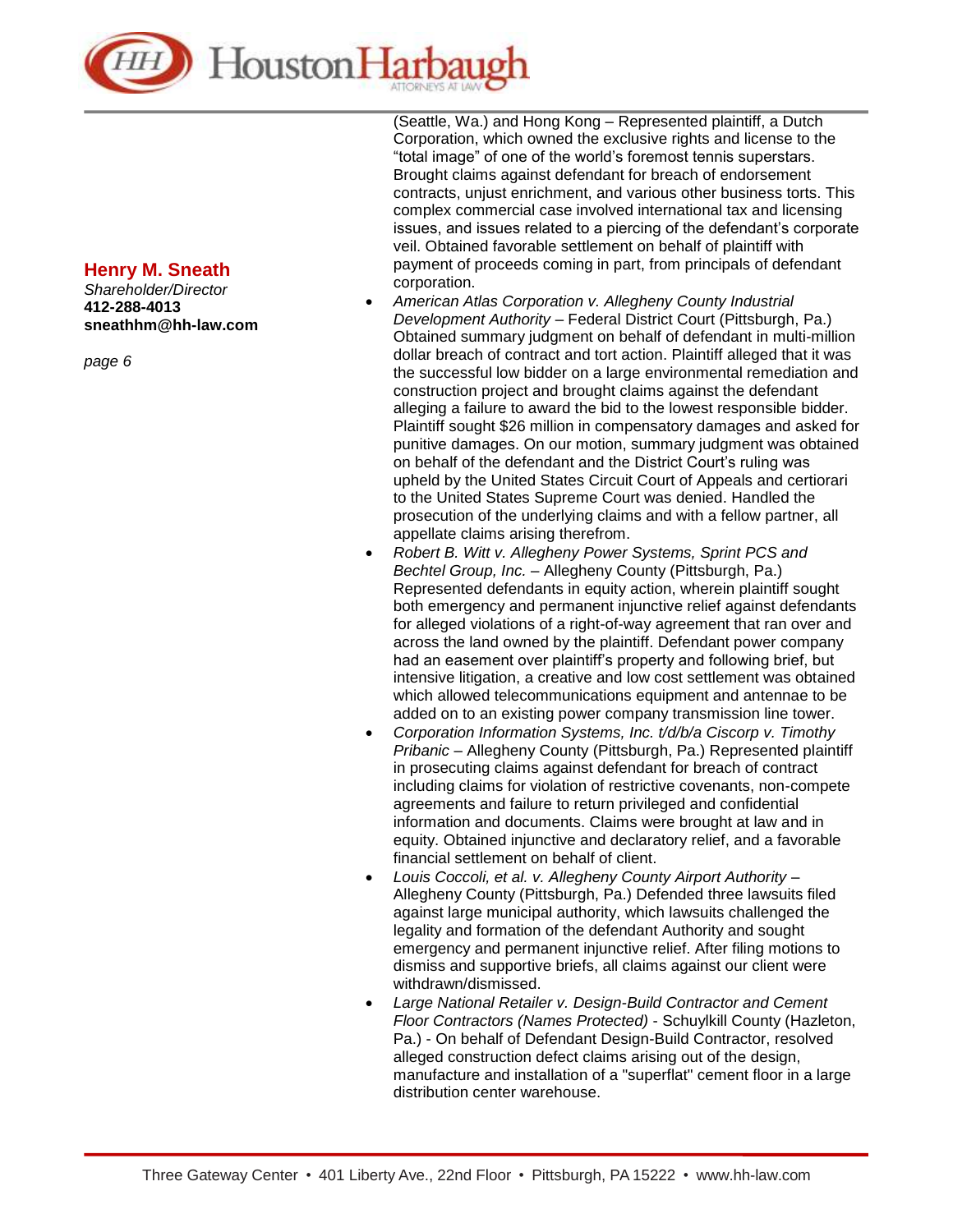

*Shareholder/Director* **412-288-4013 sneathhm@hh-law.com**

*page 7*

#### **Insurance/Professional Liability: Defense, Coverage, Subrogation and Bonds Representative Cases**

- *American Insurance Company v. Brokerage Firm et. al. v. National Insurance Company (names protected)* Allegheny County (Pittsburgh, Pa.) Successfully represented plaintiff insurance company in declaratory judgment action against named insured brokerage firms, numerous individual brokers and National Insurance Co., seeking declaration of no coverage for claims submitted by the brokers due to lawsuits filed by National Insurance Co. against the brokers for breach of contract and violation of noncompete and brokerage agreements.
- *Smith v. ABC National Insurance Co. (names protected by confidentiality agreement)* Federal District Court (Pittsburgh, Pa.) Plaintiff, an employee of a large insured corporation, brought claims of bad faith against his employer's insurer. He sought recovery of punitive damages and counsel fees citing the failure of the insurer to make any settlement offer prior to uninsured motorist arbitration as evidence of bad faith under Pennsylvania law. The arbitration had resulted in a policy limits (\$500,000) award to plaintiff. Utilizing ERISA and other federal law preemption defenses, we successfully defended a near certain liability case and achieved a very modest settlement.
- *Ray v. Armstrong Developers, et al.* Allegheny County (Pittsburgh, Pa.) Plaintiff brought premises liability claims for alleged brain injury she sustained when she collided with large glass wall on commercial premises. Obtained jury verdict on behalf of defendant.
- *American States Insurance, et al. v. Pennsylvania Insurance Guaranty Association, et al.* – Armstrong County (Kittanning, Pa.) Obtained summary judgment on behalf of defendant Association in this declaratory judgment action wherein plaintiff excess insurance company claimed that defendants breached their duty to defend an underlying insured, and failed to make indemnity payments to that insured. Claims were brought in breach of contract and bad faith. The decision was upheld on appeal.
- *Norma Vaglio-Lauren v. Pioneer Hose Co. No. 1 of Brackenridge Borough* – Allegheny County (Pittsburgh, Pa.) Obtained summary judgment in two wrongful death and survival actions which brought dram shop and other tort claims against volunteer fire company which owned and operated a social club serving alcohol. Successfully applied Pennsylvania law granting immunity to volunteer fire companies and obtained summary judgment on behalf of all defendants.
- *Blake v. George P. Bohach, Esquire, and Law Offices of Delamater, Haag & Bohach* – Hancock County (Wheeling) Defended claims of professional (legal) malpractice brought by plaintiff pursuant to an alleged failure of defendants to file a lawsuit prior to the expiration of the applicable statute of limitations. Obtained a relatively modest settlement in a near-certain liability action in the panhandle area, which is known for large jury verdicts.
- *Industrial Risk Insurers as Subrogee for Neville Chemical Co. v. Minnotte Contracting Corp.* – Allegheny County (Pittsburgh, Pa.) Represented plaintiff in subrogation action following the explosion of a large industrial facility and their payment on the property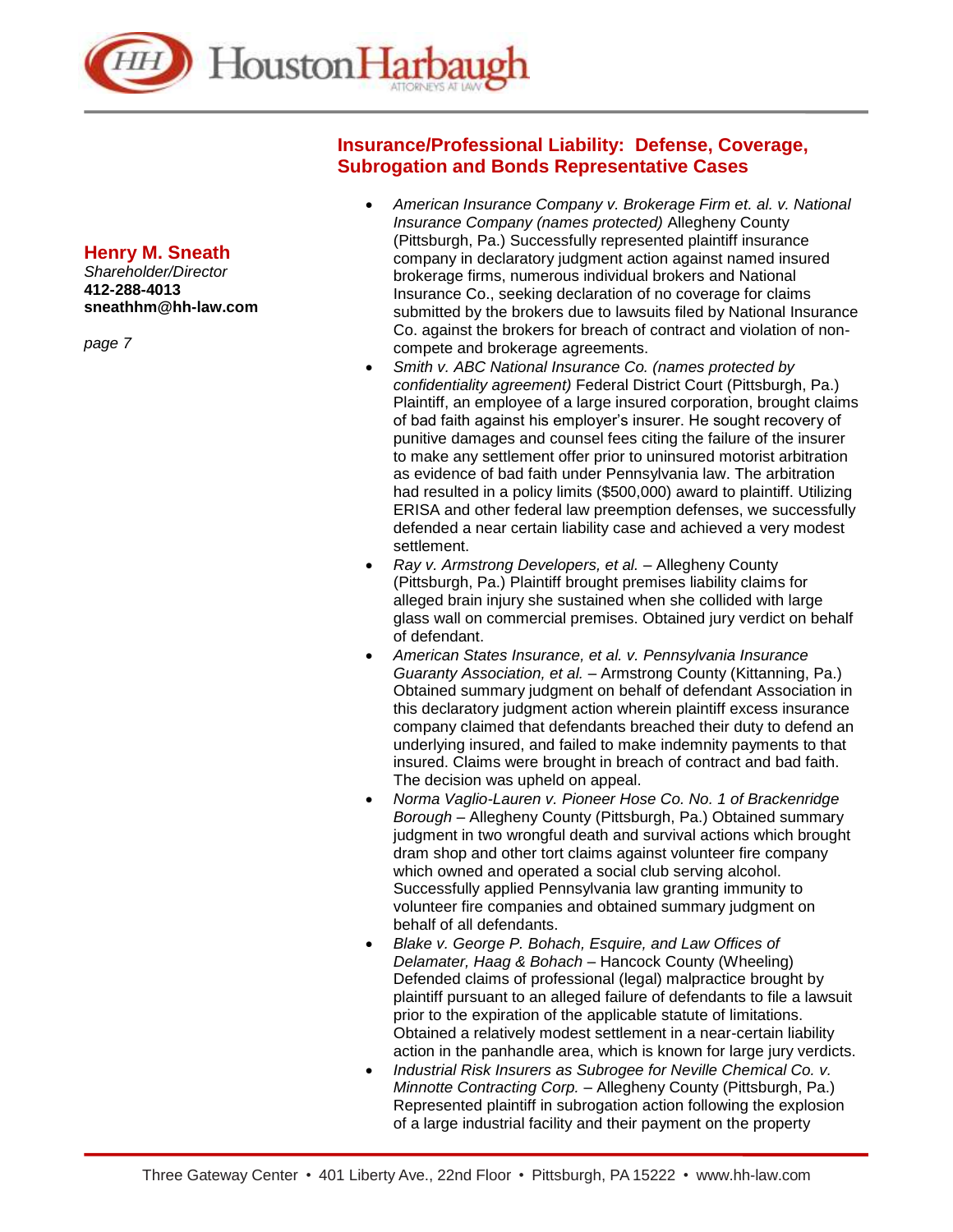

*Shareholder/Director* **412-288-4013 sneathhm@hh-law.com**

*page 8*

damage claims. Obtained substantial settlement on behalf of plaintiff insurer prior to trial.

- *Security Insurance Co. of Hartford v. Robert L. Snyder and Jessie M. Snyder; AHRS Coal Corp. v. Commonwealth of Pennsylvania, Department of Environmental Resources* – Environmental Hearing Board (Pittsburgh, Pa.) Represented insurance company as issuer of environmental remediation bonds. Pennsylvania's Department of Environmental Resources had forfeited numerous bonds pursuant to the coal mine operators' failure to properly remediate and reclaim strip-mining areas in Western Pennsylvania. On behalf of the insurance company, successfully overturned a majority of the forfeitures, saving the insurance company large sums of money that would otherwise have been paid on these forfeited bonds. Complex case involved 10 years of litigation before the Environmental Hearing Board and various Pennsylvania trial level and appellate courts.
- *Smith v. ABC Accounting Firm* Allegheny County (Pittsburgh, Pa.) – (names protected by confidentiality agreement) Defended professional negligence and breach of contract claims brought against regional accounting firm. Obtained complete withdrawal/dismissal of all claims just prior to trial.
- *Rodgers v. Jones, M.D.* Crawford County (Meadville, Pa.) (names protected) Defended medical negligence and lack of informed consent claims against plastic surgeon at trial and obtained defense verdict on behalf of client after jury trial.
- *ABC Corporation v. National Insurer (names protected)* Federal District Court (Pittsburgh, Pa.) Represented an insured corporation in seeking reversal of denial of coverage and defense by defendant's insurer following submission of claims by defendant for advertising injury coverage. Our client was sued for trademark and copyright infringement and Lanham Act claims, and our client's insurer denied both defense and indemnity, citing exclusions to the advertising injury insuring provisions. We brought claims against the insurer seeking defense and indemnification in the underlying lawsuit and were successful in overturning the insurer's initial denial of both defense and indemnity.

## **Life, Health and Disability Insurance Representative Cases**

- *Leach v. Northwestern Mutual Life Insurance Company* Federal District Court (Pittsburgh, Pa.) Obtained defense verdict after tenday jury trial on plaintiff's claims for in excess of \$1 million long term disability benefits with summary judgment having already been granted dismissing plaintiff's claim of insurer bad faith. Also obtained jury verdict against plaintiff on client insurer's counterclaim for breach of contract, fraud and unjust enrichment. Attorneys' fees were awarded to client for total counterclaim award against plaintiff of over \$525,000. Verdict was upheld on appeal to the Third Circuit Court of Appeals. Handled both trial and appeal.
- *Wolf v. Bankers Life and Casualty Co.* Delaware County (Media Pa.) Defended Bankers Life against claims of breach of contract, insurance bad faith and unfair trade practices. Following a bench trial, the judge awarded plaintiff \$1.4 million. During the course of our appeal from the adverse verdict and award, the matter was settled on terms far more favorable than the verdict to my client.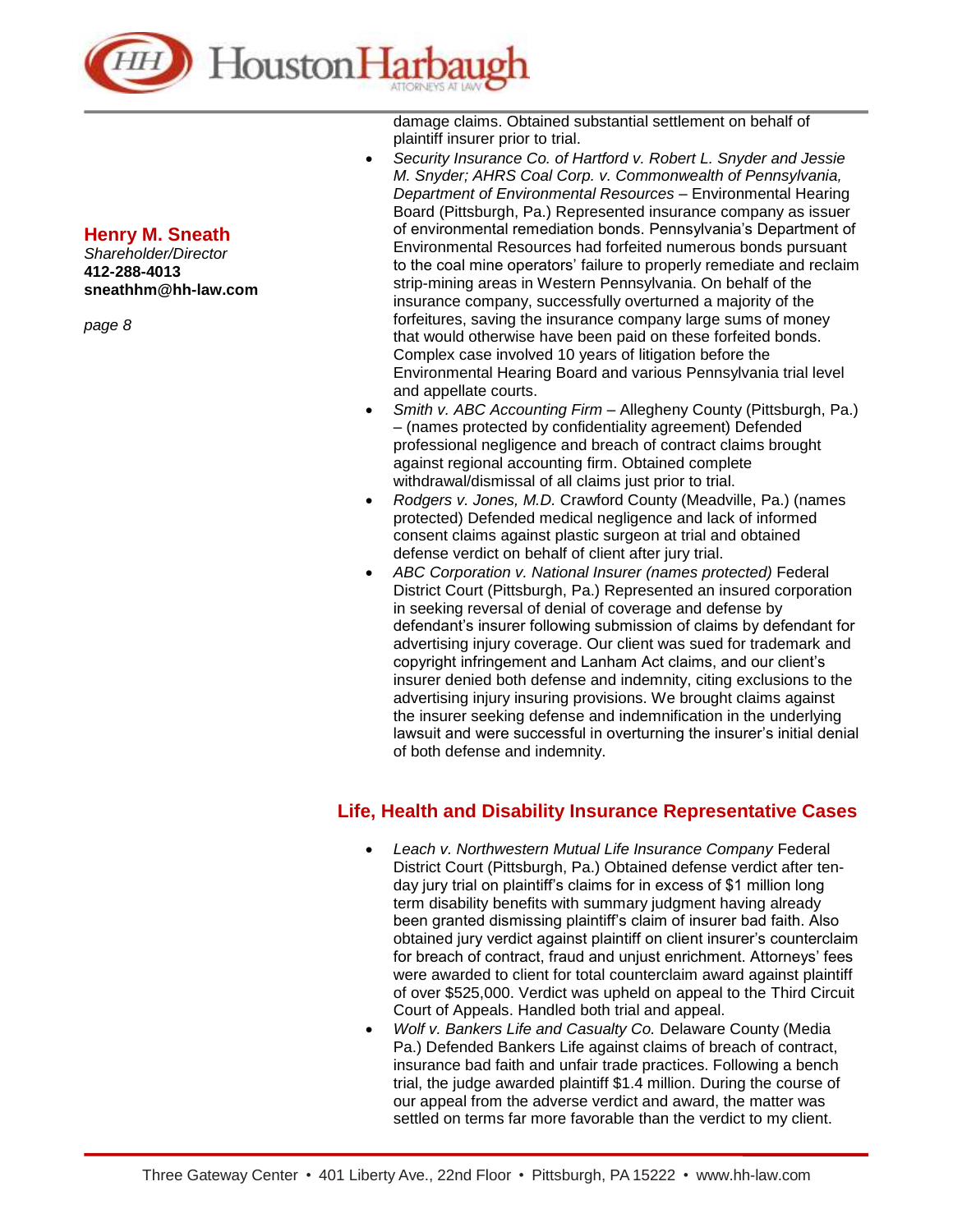

*Shareholder/Director* **412-288-4013 sneathhm@hh-law.com**

*page 9*

- *Sciotto v. Lamar Life Insurance Company* Delaware County (Media, Pa.) Obtained defense verdict in bench trial on behalf of defendant excess insurer. Plaintiff, a high-level quadriplegic had obtained a large personal injury settlement in an underlying action and then sought to compel the client excess insurer to drop down into a primary insurer role and pay to plaintiff amounts that plaintiff had lost from the settlement due to a large insurer subrogation claim. With no Pennsylvania case law on point, the case was tried to a defense verdict in favor of client.
- *Beck v. Lomas Mortgage USA, et al.* Allegheny County (Pittsburgh, Pa.) Plaintiff brought breach of contract and bad faith claims pursuant to a mortgage life insurance policy sold to plaintiff's decedent. Obtained summary judgment on behalf of all defendants.
- *National Fidelity Life Insurance Co. v. Equibank, Merrill Lynch, Manhattan Life Insurance and Max Gomberg* – Allegheny County (Pittsburgh, Pa.) Represented plaintiff life insurance company in complex commercial litigation prosecuting claims for fraud, embezzlement, breach of contract and banking related claims involving fraudulent endorsement issues. Obtained large settlement on behalf of plaintiff against the defendants.
- *Jones v. ABC Life Assurance Company (names protected)* Allegheny County (Pittsburgh, Pa.) Represented defendant life insurance company in civil suit brought by plaintiff alleging wrongful denial of life insurance benefits. Defense was based on alleged misrepresentations by plaintiff's decedent in medical section of life insurance application. Favorable settlement obtained after deposition of plaintiff wherein proof of misrepresentations was obtained. Issue of materiality would have remained for trial, but settlement was obtained prior to trial.
- *XYZ Life and Casualty Company v. Smith (names protected) –* Federal District Court (Erie, Pa.) Represented plaintiff life insurance company in prosecuting claims against numerous agents for breach of agency agreement provisions relating to non-competition and non-disclosure of proprietary, confidential information. Obtained cash settlement from defendants and extension of restrictive covenants for time period commensurate with duration of violations. Extension of restrictive covenant time periods entered as court order by district court along with liquidated damages provision in the event of future violations.

### **Products Liability Representative Cases**

- *Minor Plaintiffs v. Compounding Pharmaceutical Manufacturer and*  Large University Hospital System (Names Protected) - Allegheny County (Pittsburgh, Pa.) on behalf of defendant manufacturer, resolved 2 catastrophic pharmaceutical product liability injury cases involving newborns. Also resolved a contribution action between co-defendants which followed the tort actions.
- *Galloway v. Beckwith Machinery and Caterpillar, Inc.* Allegheny County (Pittsburgh, Pa.) Successfully defended Beckwith Machinery against products liability claims brought by plaintiff. Plaintiff claimed serious brain injury resulting from an alleged design and manufacturing defect in a forklift truck, which had been modified and sold by defendant Beckwith. Plaintiff demanded \$7,000,000 for settlement. Jury returned a defense verdict.
- *Gallo v. General Motors Corp.* Allegheny County (Pittsburgh, Pa.)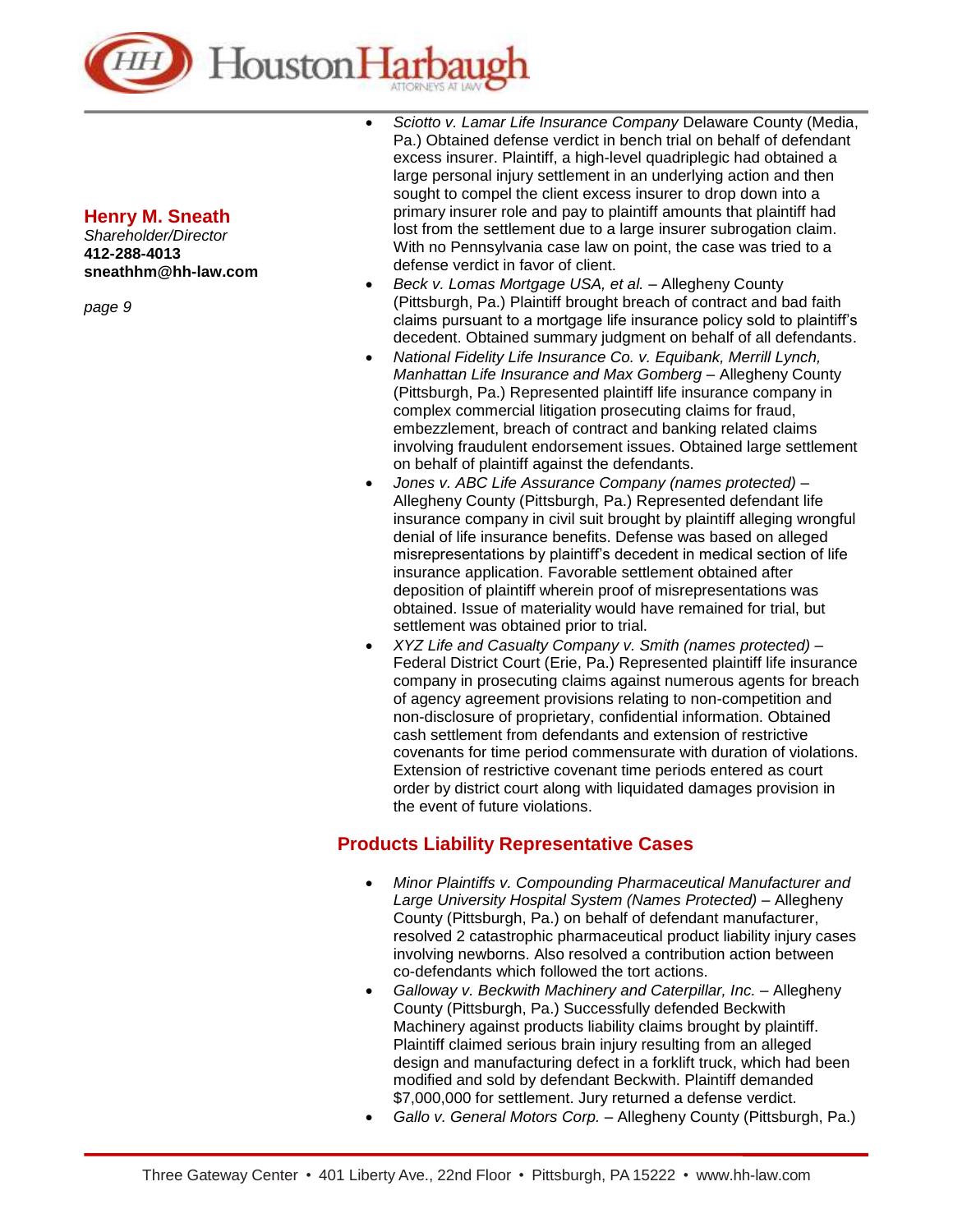

Plaintiff claimed unwanted, sudden acceleration of the subject vehicle causing personal injury and property damage. Successfully defended case on behalf of client and obtained defense verdict after jury trial.

- *Bayani v. Connors Footwear, Inc.* Allegheny County (Pittsburgh, Pa.) Plaintiff claimed serious orthopaedic injury (trimalleolar fracture of ankle) due to defectively designed clog shoe which allegedly collapsed. Obtained defense verdict on behalf of client manufacturer after jury trial.
- *Kaczor v. Icon Health and Fitness, Inc.* Federal District Court (Pittsburgh, Pa.) Successfully defended manufacturer of exercise treadmill against claims that an electrical malfunction caused a fire and extensive property damage. Defense verdict obtained on behalf of client at jury trial after prevailing on Daubert motion to strike one of plaintiff's liability experts.
- *Laughery v. Komline-Sanderson Engineering Corp. and Perry Machinery Corp.* – Allegheny County (Pittsburgh, Pa.) Plaintiff claimed serious bodily injury when his arm was crushed in a large industrial water filtration device. Plaintiff brought strict products liability and negligence claims involving an alleged failure to properly guard the subject machine. Case settled prior to jury selection.
- *White v. Manufacturer, Inc. and Equipment, Inc. (names protected)* – Allegheny County (Pittsburgh, Pa.) Plaintiff, an airplane pilot, claimed total disability from injuries sustained in an alleged collapse of a home exercise weight-lifting unit. Favorable settlement obtained after successful discovery on damage and medical causation issues.
- *Pfab v. Fruehauf Trailers, Inc. and Monsanto, Inc.* Allegheny County (Pittsburgh, Pa.) Plaintiff claimed injury from an alleged product defect in the crank gears used to raise and lower the trailer when disengaged from the tractor. "Nominal" settlement obtained on behalf of defendant Fruehauf.
- *Scherer v. Bitting Recreation, Inc. and Gametime, Inc.* Washington County (Washington, Pa.) Minor plaintiff brought personal injury claims of product liability against manufacturer of swing set chains and S-hooks. Obtained defense verdict on behalf of designer and manufacturer after jury trial.
- *Webb v. Suzuki Motor Corporation* Allegheny County (Pittsburgh, Pa.) Plaintiff claimed massive injuries as a result of alleged vehicle rollover. Case settled prior to jury selection.
- *Smith v. DeMaco Machine Corporation and Maldari & Sons, Inc.* Allegheny County (Pittsburgh, Pa.) Successfully defended product liability claims against the defendants wherein plaintiff alleged amputation of part of his foot pursuant to an alleged defect in pasta making equipment. Obtained a "nominal" settlement on behalf of defendant DeMaco just prior to the selection of a jury.
- *Reha v. K.S. Wholesalers of America, Inc., Toyotomi USA, Inc. and Kero-sun, Inc.* – Greene County (Waynesburg, Pa.) Defended Japanese manufacturer and American supplier of kerosene heaters. Plaintiffs brought bodily injury and property damage claims arising out of a fire which burned and injured various members of two families living in a duplex house in rural Greene County. Plaintiffs alleged product defect in design and manufacture and negligence in failure to warn. Obtained defense verdict on behalf of all defendants following jury trial.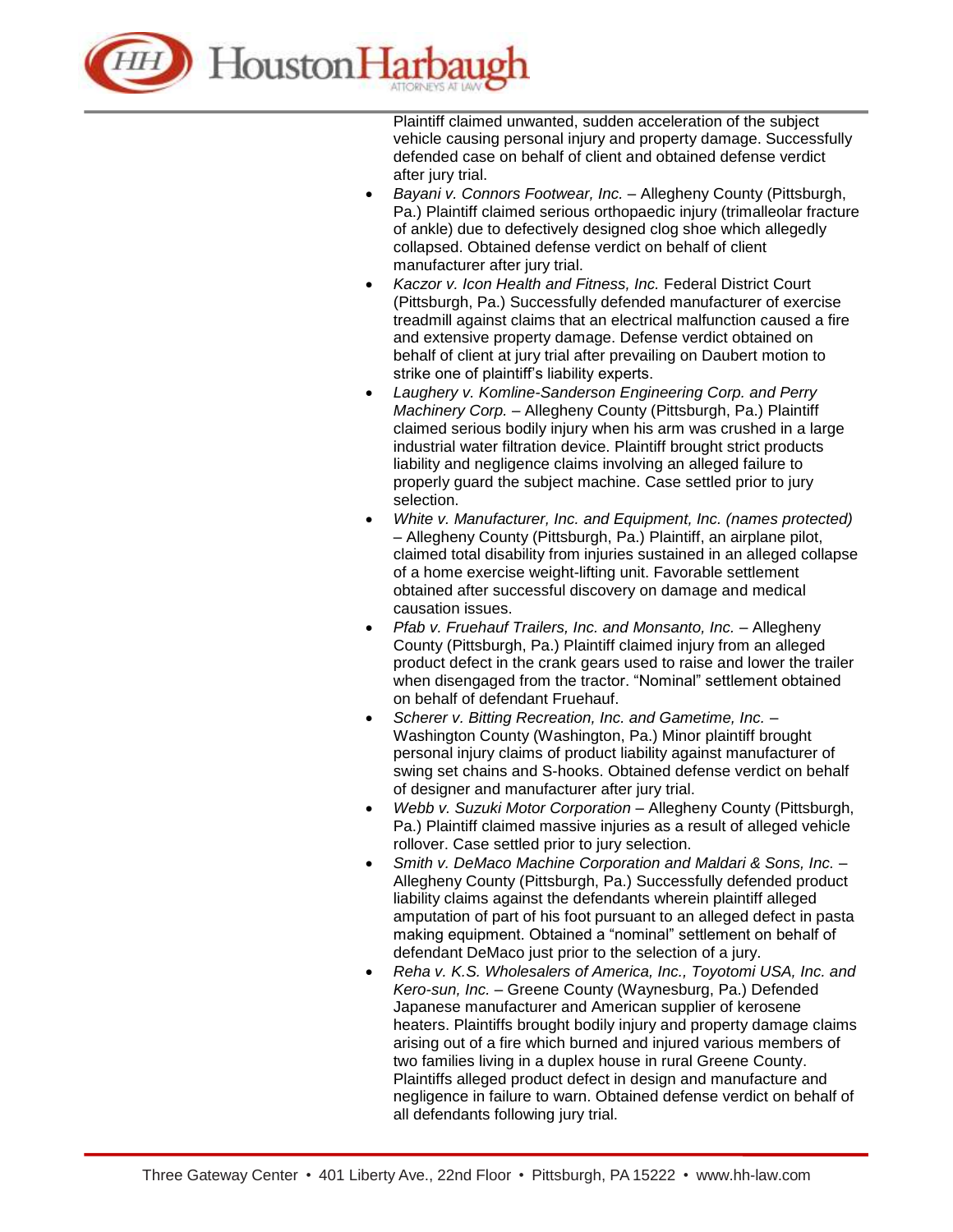

- *Saunders v. Coburn Optical Industries, Inc*., *Sola Optical USA, Inc. and Pilkington Vision Care, Inc.* – Federal District Court (Erie, Pa.) Obtained summary judgment on behalf of all defendants on claims brought by plaintiff of design and manufacturing defect in eyeglasses which shattered when plaintiff was assaulted by a psychiatric patient at a mental hospital. Plaintiff lost vision in one eye completely, and partially lost vision in the other eye. Plaintiff sought millions of dollars in damages. Summary judgment granted pursuant to our motion.
- *Beronilla v. Kawasaki Motors Manufacturing Corporation USA* Allegheny County (Pittsburgh, Pa.) Plaintiff brought strict product liability claims of design and manufacturing defect and claims of negligence seeking damages for personal injuries sustained in a motorcycle crash. Obtained summary judgment on behalf of defendant Kawasaki after filing of motion prior to trial.

## **Constitutional/Civil Rights/Employment Litigation Representative Cases**

- *Pacek v. County of Allegheny, et al.* Federal District Court (Pittsburgh, Pa.) plaintiff brought constitutional civil rights claims alleging false arrest, false imprisonment, and malicious prosecution. Plaintiff had been convicted by a jury in 1958 on charges of rape and murder, but claimed that he was framed. Plaintiff was pardoned by the Governor in 1991, which triggered a two-year statute of limitations period, and allowed the filing of the lawsuit. Obtained summary judgment for defendants on all claims in this newsworthy case with novel and complex legal issues. The underlying facts of the case are chronicled in the book Fall Guys - False Confessions and the Politics of Murder (Author Jim Fisher and published by Southern Illinois University Press - 1996).
- *Day v. County of Allegheny, et al.* Federal Court (Pittsburgh, Pa.) plaintiff brought civil rights claims alleging false arrest, false imprisonment and other 1983 claims under the United States Constitution and various claims under state law. Obtained defense verdict on behalf of all defendants after lengthy jury trial.
- *Barnhart v. Allegheny County Prison Board, et al.* Federal District Court (Pittsburgh, Pa.) - plaintiff brought constitutional civil rights claims against municipal and individual defendants alleging a policy, practice, procedure and custom of brutality by corrections officers at the Allegheny County Jail. Obtained a defense verdict on behalf of all defendants following a jury trial.
- *Smith v. National Restaurant Chain (names protected by confidentiality agreement)* - Federal District Court (Pittsburgh, Pa.) plaintiff brought claims of sexual harassment and violations of civil rights. Obtained dismissal of all claims on behalf of defendant and against plaintiff.
- *Beatty v. County of Allegheny, et al.* Federal District Court (Pittsburgh, Pa.) Obtained dismissal of plaintiff's claims on behalf of all defendants following the filing of various motions for sanctions for failure of plaintiff to respond to discovery and/or to prosecute the action. Plaintiff, a municipal police chief, brought constitutional civil rights claims against county and individual defendants alleging false arrest and malicious prosecution as a result of charges brought against him by the county district attorney.
- *Commonwealth of Pennsylvania v. Southeastern Seating, Inc. and*